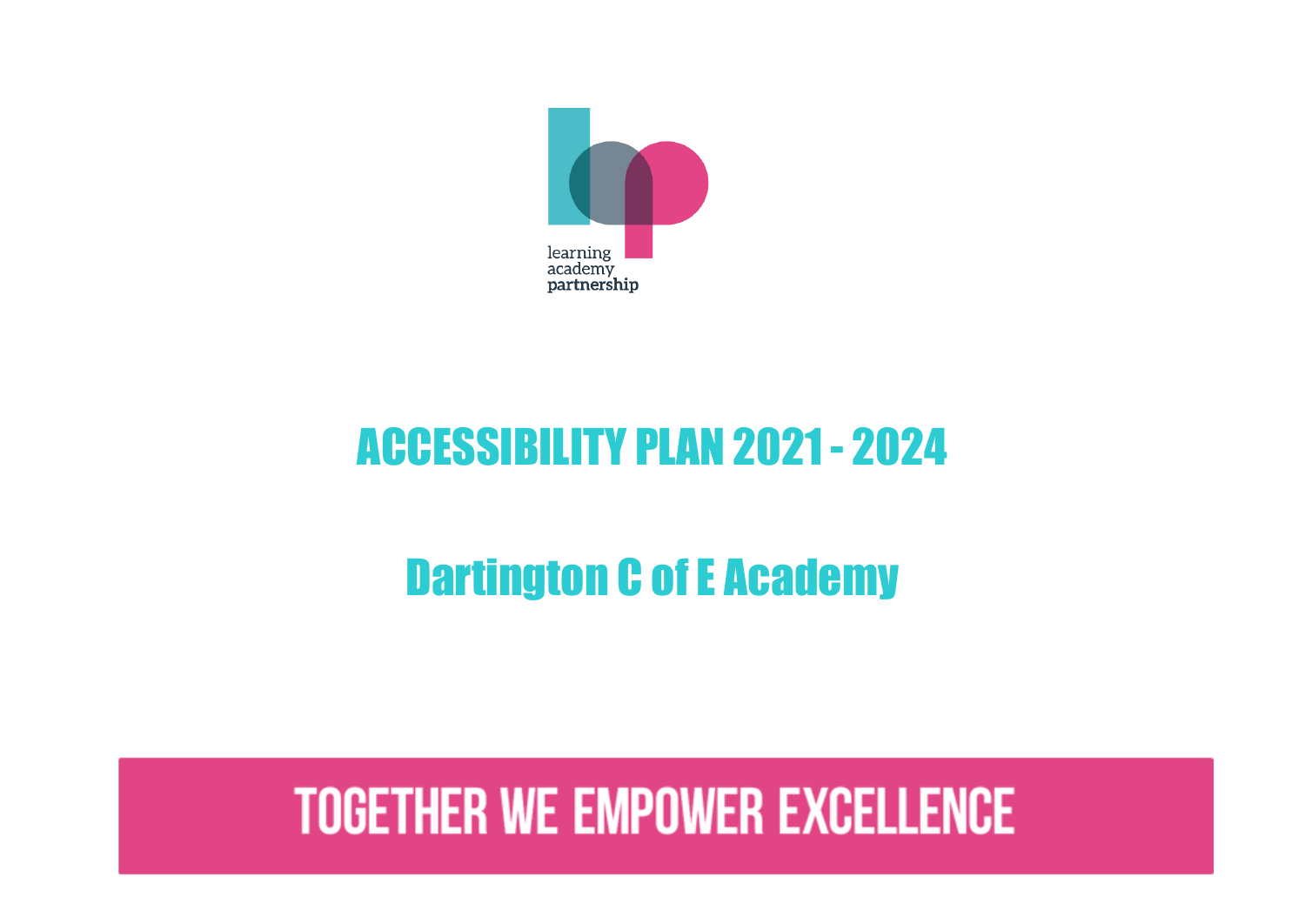**Our Vision:** To transform children's lives.

## **Our Mission/ Core Purpose:**

To develop a 'values led' family of exceptional schools that always puts children first. Where learners excel and communities are enriched so that the life chances of more and more children are improved.

**Our Core Values:** Collectively Empowering Excellence

**Excellence:** We champion excellence and equality for all and in all that we do.

**Empowering:** We invest in each other and our communities.

**Collectively:** We are one team and agree to work as one family.

## **Trust Principles of Excellence**

The Trust Core Values are underpinned by the following agreed 6 Principles of Excellence. These are our non-negotiables,

- **1. Priority, Children First:** In every action we take and decision that we make.
- **2. Aspirational Expectations:** A culture where every child will succeed.
- **3. Excellence in Teaching and Learning:** Excellent, passionate staff transform children's lives. For our children, we collectively empower excellence.
- **4. Professional Development- Investing in People:** Committing to world class, bespoke, Continuing Professional Development. For our staff, we collectively empower excellence.
- **5. Distinctiveness:** We embrace, encourage and celebrate the uniqueness of each of our schools, recognising the context of the community that it serves and the curriculum that it offers to meet those needs. For our communities, we collectively empower excellence.
- **6. Leadership with Vision and Efficacy:** Working together, we deliver and achieve much more than we could ever do individually. Collective expertise, shared responsibility, accountability and financial efficiencies add value and improve outcomes for children.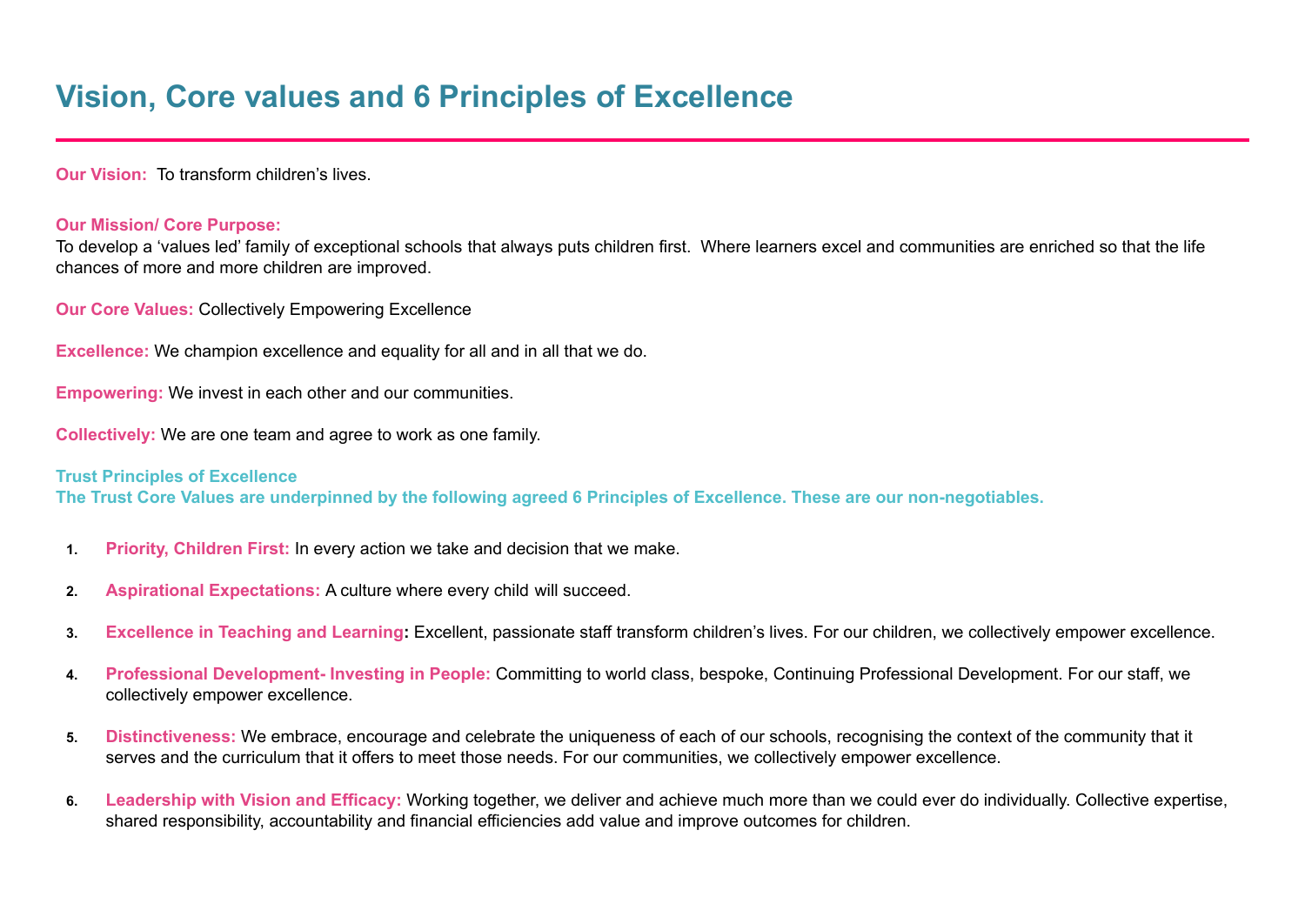## **Dartington Academy Christian Vision: Together we grow, together we flourish**

Our Christian vision is the same for all our pupils. Underpinned by John 10:10 'I come that they may have life and live it to the fullest' we provide an inclusive, bespoke curriculum that enables all of our children to grow and flourish and prepare them for the next stage of their lives.

The Christian vision is supported by our Christian values: Peace, Wisdom, Compassion, Trust, Creation and Creativity and love encompassing all.

### **1. Aims**

Academies are required under the Equality Act 2010 to have an accessibility plan. The purpose of the plan is to:

- Increase the extent to which disabled pupils can participate in the curriculum.
- Improved the physical environment of the academies to enable disabled pupils to take better advantage of education, benefits, facilities and services provided.
- Improve the availability of accessible information to disabled pupils.

The Trust aims to treat all its pupils fairly and with respect. This involves providing access and opportunities for all pupils without discrimination of any kind. The Accessibility Plan will be made available online on the academy website, and paper copies are available upon request.

The Trust is also committed to ensuring staff are trained in equality issues with reference to the Equality Act 2010, including understanding disability issues. The Trust supports any available partnerships to develop and implement the plan.

Trustees are accountable for ensuring the implementation, review and reporting on progress of the Accessibility Plan over a prescribed period.

The Trust recognises that regular and reliable data is essential if the Trust and academy is to know and understand the needs of its pupils, parents, staff and trustees and to be able to monitor progress against its Action Plan.

An Accessibility Audit will be completed by the academy to inform the development of a new Accessibility Plan for the ongoing period.

The Head of Academy will monitor the Action Plan on behalf of the Academy and liaise with the Trust Executive Team who report to the Board of Trustees.

This plan reflects statutory requirements for the setting of Equality Objectives.

Our complaints procedure covers the accessibility plan. If you have any concerns relating to accessibility, this procedure sets out the process for raising these concerns.

We have included a range of stakeholders in the development of this accessibility plan.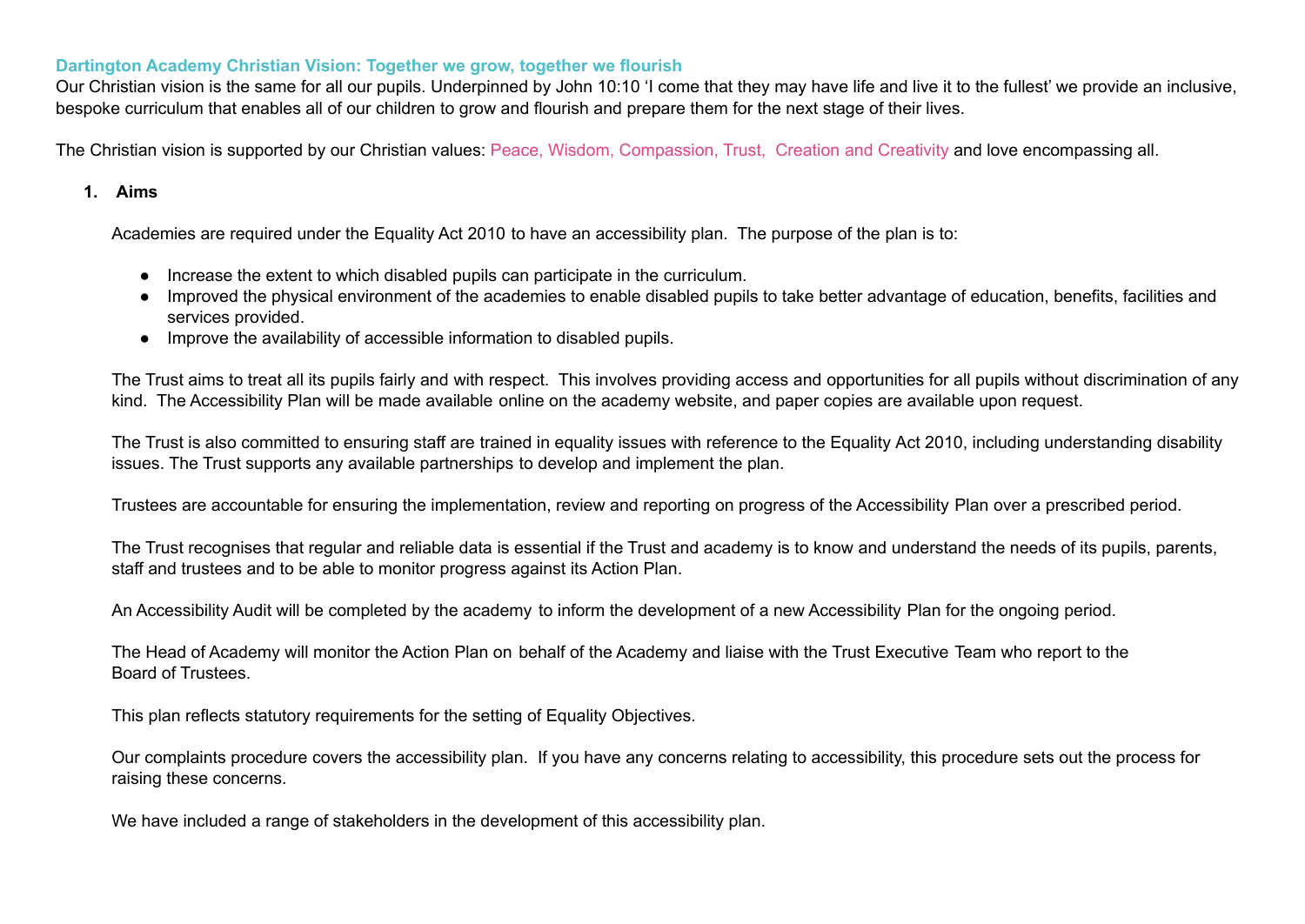## 2. **Legislation and guidance**

This document meets the requirements of schedule 10 of the Equality Act 2010 and the Department for Education (DfE) guidance for schools on the Equality Act 2010.

The Equality Act 2010 defines an individual as disabled if he or she has a physical or mental impairment that has a "substantial" and "long-term" adverse effect on this or her ability to undertake normal day to day activities.

Under the Special Educational Needs and Disability (SEND) Code of Practice "long-term" is defined as "a year or more" and "substantial" is defined as "more than minor or trivial". The definition includes sensory impairments such as those affecting sight or hearing, and long-term health conditions such as asthma, diabetes, epilepsy and cancer.

Academies are required to make "reasonable adjustments" for pupils with disabilities under the Equality Act 2010, to alleviate any substantial disadvantage that a disabled pupil faces in comparison with non-disabled pupils. This can include, for example, the provision of an auxiliary aid or adjustments to premises.

This Accessibility Plan complies with our funding agreement and Articles of Association.

The Learning Academy Partnership (the Trust) incorporates:

- Ilsham Church of England Academy
- Ellacombe Church of England Academy
- Little Stars Childcare Centre
- All Saints Marsh Church of England Academy
- Warberry Church of England Academy
- All Saints' Thurlestone Church of England Academy
- West Alvington Church of England Academy
- Charleton Church of England Academy
- Dunsford Community Academy
- Dartington Church of England Academy
- St Michael's Church of England Academy (opening September 2021)
- Appendix 1 Action Plan Increasing Access for disabled pupils to the Curriculum
- Appendix 2 Action Plan Increasing access for disabled pupils to the physical environment
- Appendix 3 Action plan Improving the delivery of written information to disabled pupils
- Appendix 4 Dartington Access Statement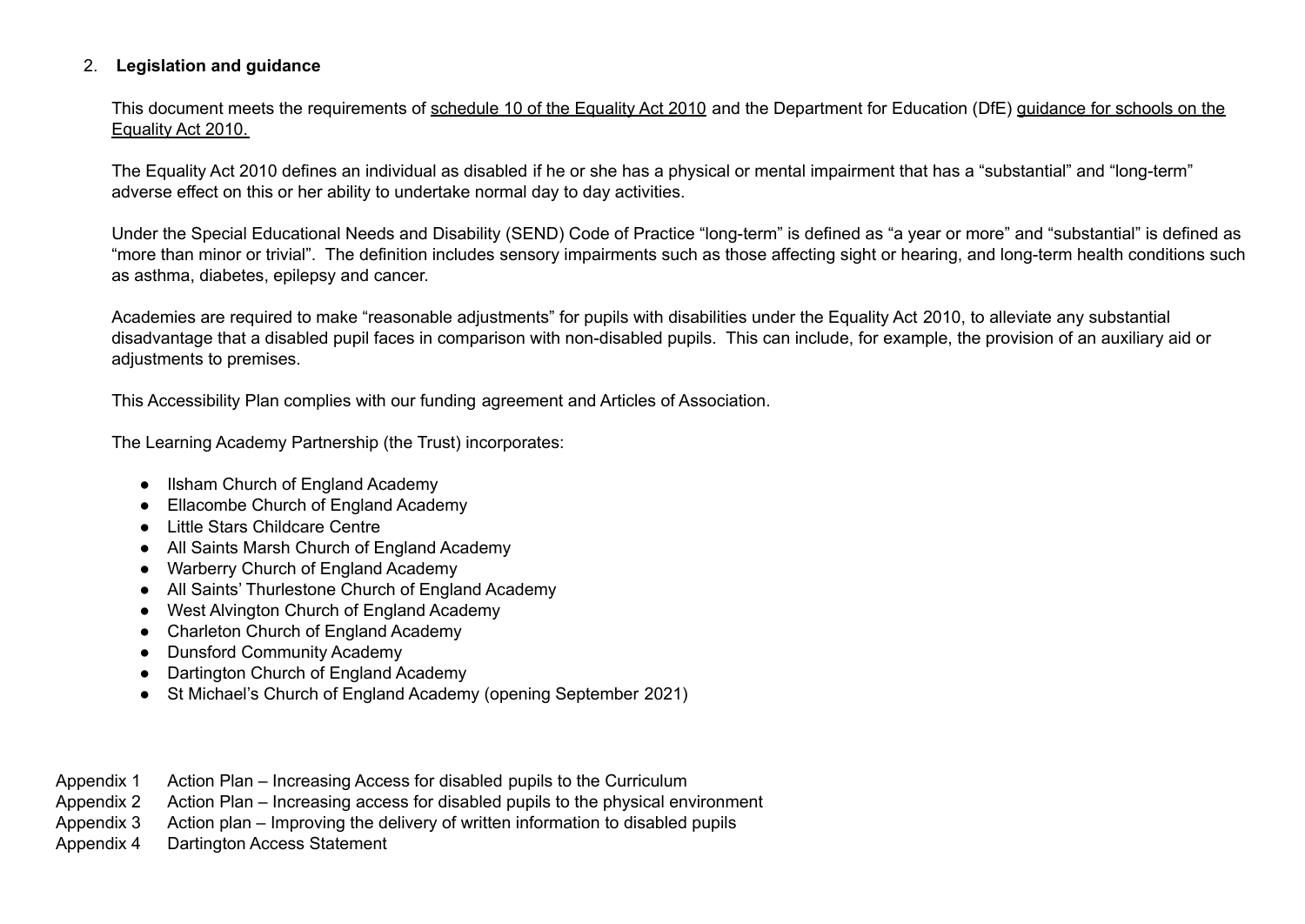## **Appendix 1**

#### **Access Plan: Part 1**

Increasing access for disabled pupils to the curriculum

| <b>Target</b>              | <b>Action</b>               | <b>Resources</b>        | <b>Outcomes</b>          | <b>Time</b>               |
|----------------------------|-----------------------------|-------------------------|--------------------------|---------------------------|
| Curriculum adjustments     | Consider needs of all       |                         | All pupils access the    | As required to meet need  |
| ensure fair access for all | pupils when planning        |                         | curriculum.              |                           |
|                            | lessons, adjust resources   |                         | Structured conversations |                           |
|                            | accordingly such as text    |                         | as appropriate with      |                           |
|                            | size, paper colour, writing |                         | parents and carers.      |                           |
|                            | equipment, classroom        |                         |                          |                           |
|                            | position etc                |                         |                          |                           |
|                            | With consideration for      |                         |                          |                           |
|                            | those children with general |                         |                          |                           |
|                            | and specific learning       |                         |                          |                           |
|                            | difficulties.               |                         |                          |                           |
|                            |                             |                         |                          |                           |
|                            | Ensure staff have access    |                         |                          |                           |
|                            | to the inclusion data of    |                         |                          |                           |
|                            | pupils for who they teach   |                         |                          |                           |
|                            | to ensure they can plan     |                         |                          |                           |
|                            | and deliver to meet their   |                         |                          |                           |
|                            | needs                       |                         |                          |                           |
| Ensure teaching and        | Quiet classrooms, child     |                         | Progress confirmed by    | As required to meet       |
| learning methods and       | facing teacher, clear       |                         | observations and formal  | needs.                    |
| environment supports       | enunciation. Support as     |                         | assessment               |                           |
| pupils with hearing        | required.                   |                         |                          |                           |
| impairment                 | Hearing loop with teacher   |                         |                          |                           |
|                            | wearing aid to pick up      |                         |                          |                           |
|                            | voice.                      |                         |                          |                           |
| Ensure teaching and        | Pupil faces teacher,        | Access to ICT equipment | Progress confirmed by    | As required to meet needs |
| learning methods and       | glasses worn.               | as required             | observations and formal  |                           |
| environment supports       | Modified print              |                         | assessment               |                           |
| pupils with visual         |                             |                         |                          |                           |
| impairment                 |                             |                         |                          |                           |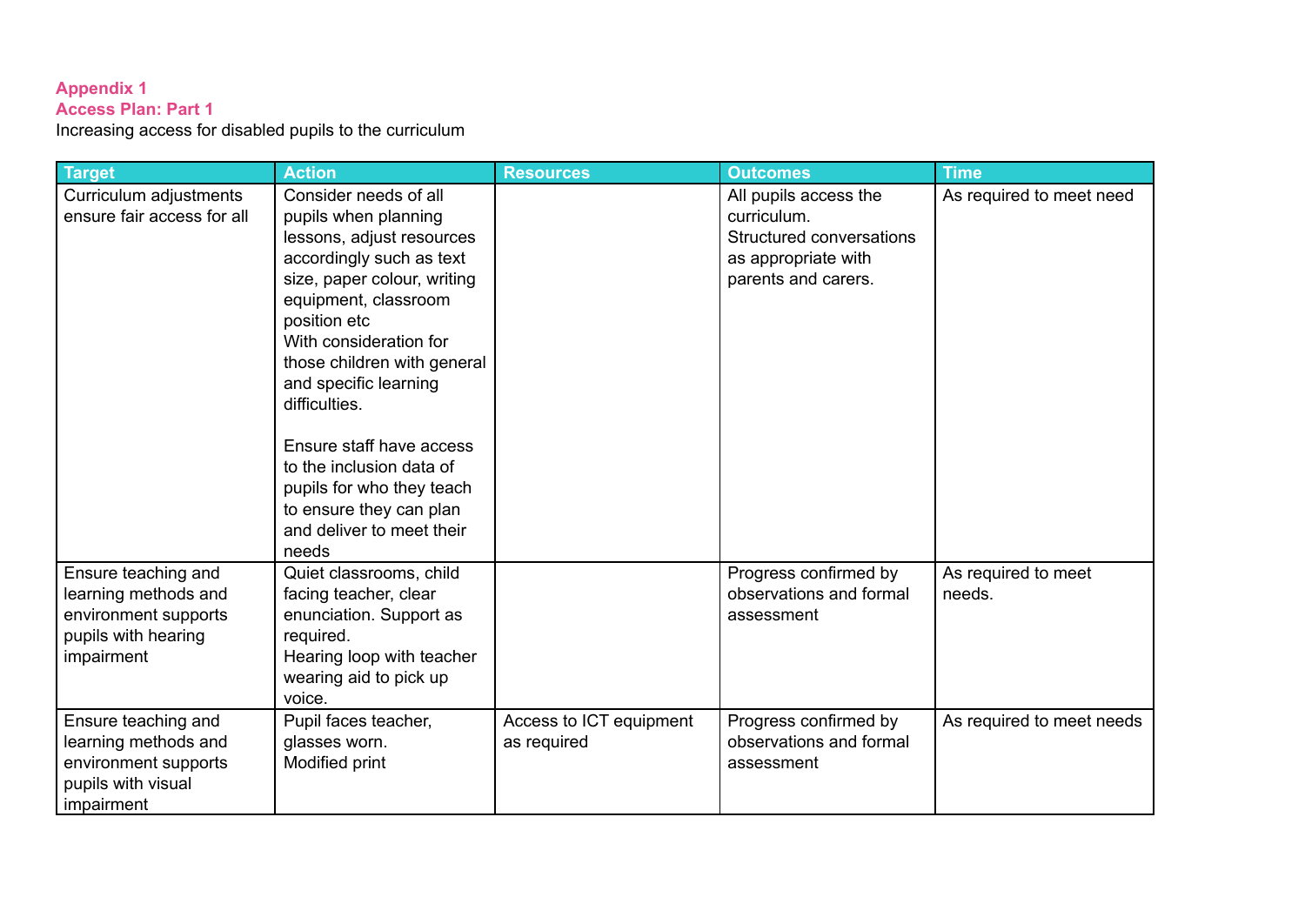| Ensure teaching and<br>learning methods and<br>environment supports<br>pupils with emotional and<br>behavioural difficulties | Layout of classroom, time<br>out, clear targets, clear<br>behavioural expectations                                                                                                   | Additional support as<br>required<br>Safe space set out and<br>established                                      | Progress confirmed by<br>teaching assessment and<br>achieving targets                                                                                                                         | As required to meet needs |
|------------------------------------------------------------------------------------------------------------------------------|--------------------------------------------------------------------------------------------------------------------------------------------------------------------------------------|-----------------------------------------------------------------------------------------------------------------|-----------------------------------------------------------------------------------------------------------------------------------------------------------------------------------------------|---------------------------|
| Ensure teaching and<br>learning methods and<br>environment supports<br>pupils with diagnosed<br>medical conditions           | Accessibility of<br>medication. Awareness of<br>staff when planning<br>activities.<br>Risk awareness register<br>(medical)                                                           |                                                                                                                 | Pupils able to access all<br>activities                                                                                                                                                       | As required to meet needs |
| Update curriculum and<br>general policies                                                                                    | Rolling programme of<br>policy review to ensure<br>that policies are up to date<br>and comply with legislation                                                                       | Senior Executive Meetings,<br>Senior Leadership and staff<br><b>PDMs</b>                                        | Policies reflect the Trust's<br>commitment to removing<br>barriers to learning.                                                                                                               | Ongoing                   |
| Prepare a response<br>programme of<br>training for all staff to meet<br>requirements of disabled<br>pupils                   | Ensure SENCo fully<br>trained to be responsive to<br>needs that may arise.<br>School nurse, Educational<br>psychologists, VI support,<br>Occupational therapy and<br>physio support. | CPD/training                                                                                                    | SENCo able to<br>disseminate good practice<br>and information to all staff                                                                                                                    | Ongoing                   |
| To use external services to<br>support pupils with a<br>disability.                                                          | Access external services<br>for advice and support and<br>then to provide ongoing<br>advice and support as<br>required                                                               | Time: for staff to liaise with<br>specialists<br>Financial: purchase of<br>specialised equipment as<br>required | The environment is<br>appropriate, and staff are<br>well prepared to meet the<br>needs of a pupil with a<br>disability. Staff have<br>greater understanding of<br>disability issues.          | Ongoing                   |
| Provide training for staff.                                                                                                  | Staff attend relevant<br>courses, SENCO to have<br>an overview of the needs<br>of disabled pupils. Share<br>successful practice within<br>the academies.                             | Financial - cost of CPD                                                                                         | Staff are deployed<br>effectively and have high<br>expectations of disabled<br>pupils. Raised awareness<br>of the learning needs of<br>pupils with a variety of<br>disabilities/special needs | Ongoing                   |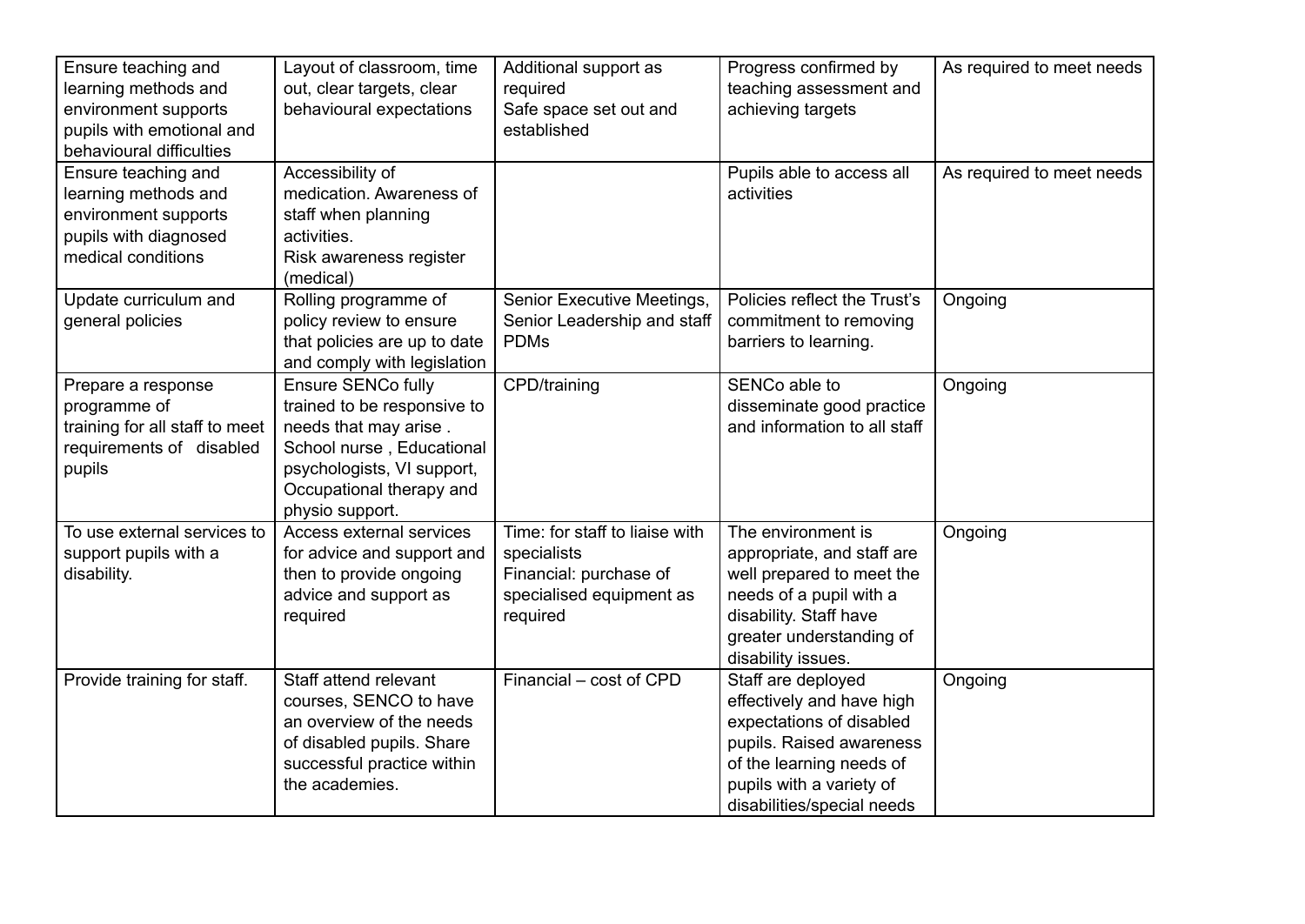| Develop a range of<br>learning resources.                                                           | As resources are updated,<br>ensure they will meet the<br>differing needs of pupils.                                                                   | Cost of new resources and<br>materials.  | Pupils with disabilities<br>have access to<br>appropriate curriculum<br>materials.                                              | Ongoing                                  |
|-----------------------------------------------------------------------------------------------------|--------------------------------------------------------------------------------------------------------------------------------------------------------|------------------------------------------|---------------------------------------------------------------------------------------------------------------------------------|------------------------------------------|
| Ensure venues for school<br>trips are suitable                                                      | Pre-visit assessment of<br>suitability-transport,<br>access, toilets.<br>Risk assess through<br>Evolve and include staff<br>briefing                   | Evolve SLA                               | Equal opportunities for<br>Children with disabilities<br>to participate in off-site<br>activities.                              | Training and<br>administration           |
| Classrooms optimally<br>organised to promote the<br>participation and<br>independence of all pupils | Review and implement a<br>preferred layout of<br>equipment and furniture<br>and equipment to support<br>the learning process in<br>individual classes. | Use visual timetables                    | Children have ready<br>access to a range of<br>resources.<br>Sessions start on time<br>without the need to make<br>adjustments. |                                          |
| <b>Extracurricular activities</b><br>planned to ensure<br>participation by all                      | Review extracurricular<br>provision regularly.<br>Preparation meeting with<br>parents/carers to make all<br>necessary additional<br>arrangements       |                                          | Out of school activities<br>will be conducted in an<br>inclusive environment                                                    | As required in response to<br>pupil need |
| Review staff deployment                                                                             | Establish timetables to<br>provide support for pupils                                                                                                  | Overtime/additional hours<br>as required | Support available during<br>key times when<br>individuals may need<br>support                                                   | Ongoing                                  |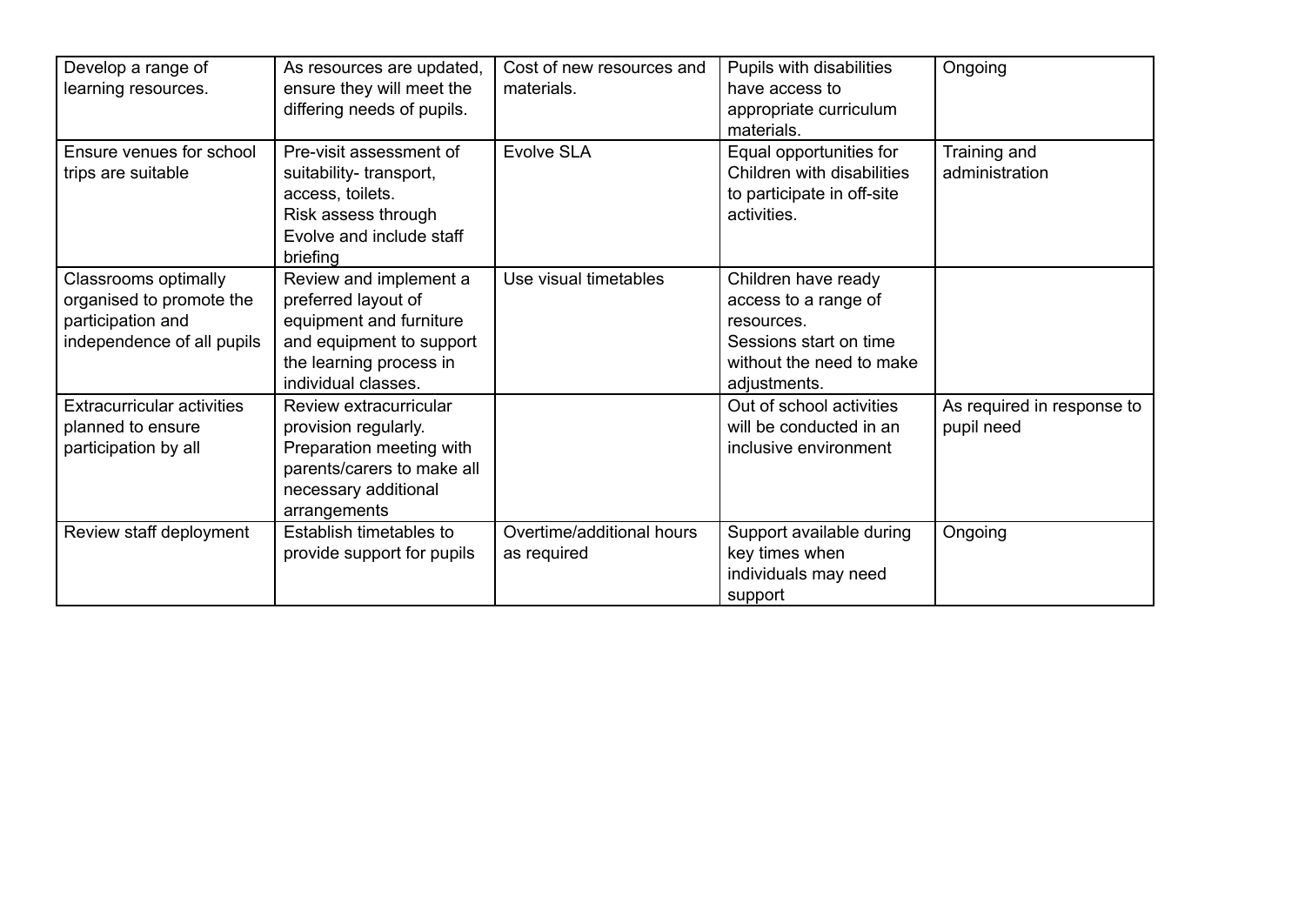## **Appendix 2 Access Plan: Part 2**

Increasing access for disabled pupils to the physical environment

| <b>Target</b>                                                                                                                                                                                                              | <b>Action</b>                                                                                                                                                                                                                                                                                                                                        | <b>Resource</b>                                                                    | <b>Outcome</b>                                                                                                         | <b>Time</b>             |
|----------------------------------------------------------------------------------------------------------------------------------------------------------------------------------------------------------------------------|------------------------------------------------------------------------------------------------------------------------------------------------------------------------------------------------------------------------------------------------------------------------------------------------------------------------------------------------------|------------------------------------------------------------------------------------|------------------------------------------------------------------------------------------------------------------------|-------------------------|
| Access:<br>To be aware of the access<br>needs of all<br>pupils/staff/trustees/<br>parents and carers.<br>Ensure all staff and<br>trustees and other<br>volunteers/visitors to the<br>academy are aware of<br>access issues | Gather data around<br>access needs at the point<br>when a child begins at an<br>academy<br>Create access plans for<br>individuals as required<br>Reminder to parents,<br>carers through<br>communication to let us<br>know if they have<br>problems with access to<br>areas of the academy.<br>Include an accessibility<br>plan as part of induction | As per access plan                                                                 | Individual, relevant and<br>current information is<br>gathered and shared as<br>required so that all needs<br>are met. | Annually or as required |
| Ensure everyone has<br>access                                                                                                                                                                                              | Ensure that nothing is<br>preventing access for all.<br>Ramps to play areas and<br>disabled toilets in KS2 and<br>Reception area. The main<br>school is all on one level<br>for ease of access.<br>(See access statement<br>Appendix 4)                                                                                                              | Caretaker/staff daily<br>checks to ensure<br>entrances are clear of<br>obstruction | All visitors feel welcome                                                                                              | Ongoing                 |
| Dedicated parking area                                                                                                                                                                                                     | To offer 2x disabled<br>parking spaces offered to<br>children with the highest<br>mobility needs in the<br>school car park. Dedicated<br>spaces also available in                                                                                                                                                                                    | Liaise with external<br>agencies                                                   | Accessible parking for all<br>visitors staff and pupils                                                                | Ongoing                 |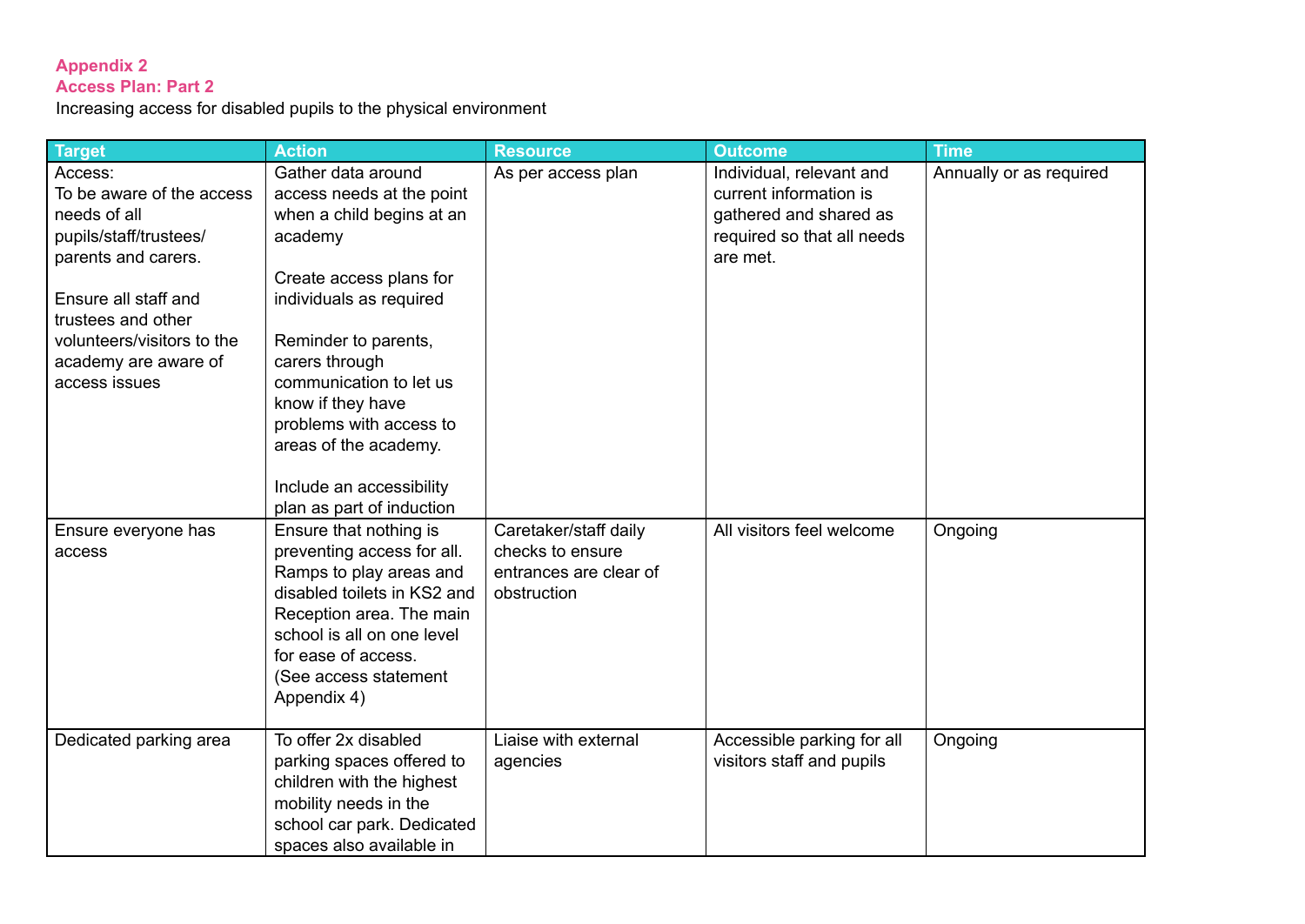|                                                                                                                           | the two parent car parks:<br>Meadowbrook and                                                                           |                |                                                                                               |                         |
|---------------------------------------------------------------------------------------------------------------------------|------------------------------------------------------------------------------------------------------------------------|----------------|-----------------------------------------------------------------------------------------------|-------------------------|
| Improve access to site                                                                                                    | Dartington Hall.<br>Ensure pathways are<br>gritted and ice free                                                        | Caretaker time | Paths accessible and safe                                                                     | As required             |
|                                                                                                                           | Check exterior lighting is<br>working on a regular basis                                                               |                | Improved safe access for<br>pupils, parents, staff and<br>visitors                            |                         |
| <b>Exits</b><br>Ensure all disabled or<br>impaired pupils, staff<br>visitors can be safely<br>evacuated                   | Ensure there is a personal<br>emergency evacuation<br>plan (PEEP) for disabled<br>pupils                               |                | Pupils and staff are safe                                                                     | As required             |
| Ensure the buildings<br>remain full accessible and<br>compliant in line with the<br><b>Equality Act</b>                   | Ensure building and<br>maintenance works are<br>fully compliant with the<br>Equality Act and DDA<br><b>Regulations</b> |                | Wheelchair access to<br>majority of building<br>including DDA toilets and<br>a learning space | As works are undertaken |
| Each academy will<br>undertake Fire Safety risk<br>assessments. Fire<br>equipment is regularly<br>checked and maintained. | Ensure staff are fully<br>trained and aware of their<br>duties                                                         |                | All staff and pupils have<br>safe independent exits<br>from sites                             | Daily                   |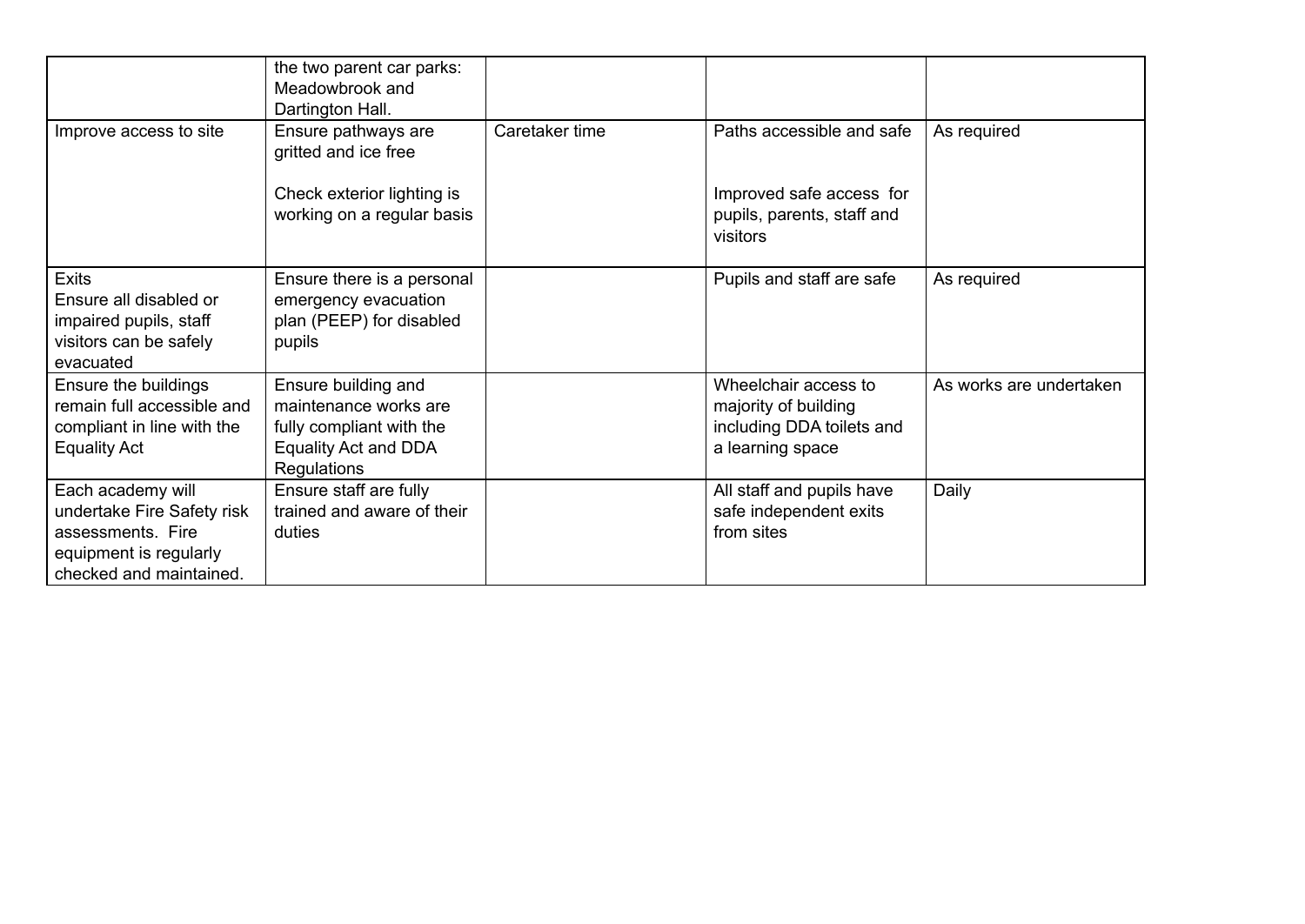### **Appendix 3 Access Plan: Part 3**

Improving the delivery of written information to disabled pupils - The LAP Academies

| Target                       | <b>Action</b>             | <b>Resources</b>    | <b>Outcome</b>               | <b>Time</b> |
|------------------------------|---------------------------|---------------------|------------------------------|-------------|
| Availability of written      | Use a variety of formats  | Administration time | The academy will be able     | Ongoing     |
| materials in different       | for communication,        |                     | to provide information in    |             |
| formats                      | including text, email.    |                     | different formats. Parents   |             |
|                              | Ensure parents/carers are |                     | and carers become aware.     |             |
|                              | aware that communication  |                     |                              |             |
|                              | can be provided in        |                     |                              |             |
|                              | alternative formats       |                     |                              |             |
| Make available academy       | Review all publications   | Administration time | Information available for    | Ongoing     |
| publications in alternative  | and provide in format     |                     | all in different formats and |             |
| formats                      | required                  |                     | electronically               |             |
| Academy provides             | Continue to explore new   | Administration time | Head of Academy and          | Ongoing     |
| electronic versions of most  | methods                   |                     | Senior Staff become          |             |
| publications including       |                           |                     | knowledgeable about          |             |
| reporting, newsletters and   |                           |                     | possible outcomes            |             |
| letters.                     |                           |                     |                              |             |
| Website is compliant with    | Dedicated staff member to | Administrative time | Information available to all | Ongoing     |
| statutory regulations        | update and maintain       |                     | electronically               |             |
|                              | websites                  |                     | Compliant                    |             |
| Ensure information in SEN    | Provide a choice of       | Administration time | Parents and carers have      | Ongoing     |
| reviews is accessible to all | formats for parents and   |                     | choices about how they       |             |
| parties                      | carers.                   |                     | are communicated with        |             |
|                              |                           |                     | and how they provide their   |             |
|                              |                           |                     | points of view               |             |